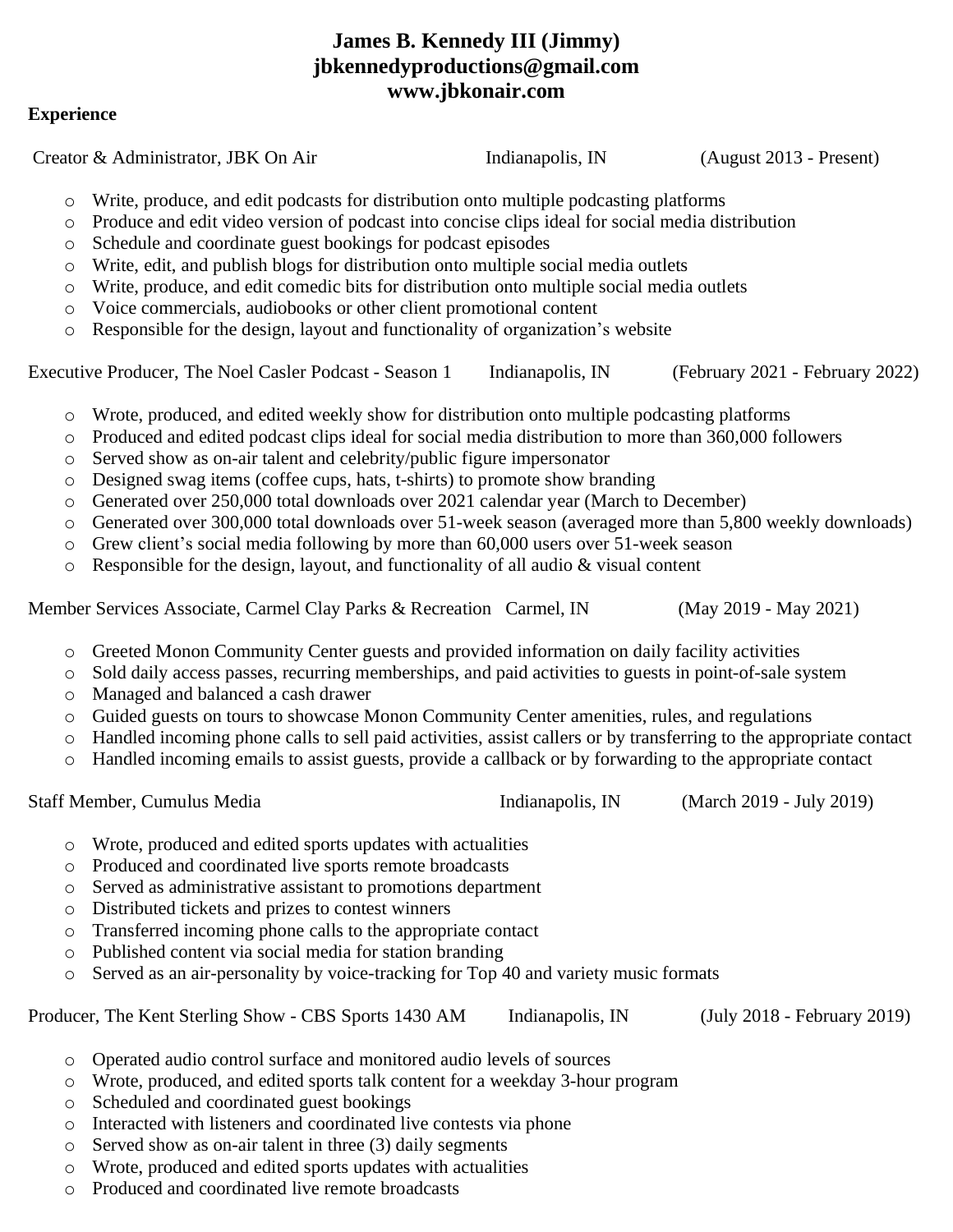| O                   | Published sports talk content onto multiple podcasting platforms                                                                                                             |                  |                              |
|---------------------|------------------------------------------------------------------------------------------------------------------------------------------------------------------------------|------------------|------------------------------|
| $\circ$             | Published content via social media and station website for show branding<br>Trained station interns on daily show procedures to assist in skill development                  |                  |                              |
| $\circlearrowright$ |                                                                                                                                                                              |                  |                              |
|                     | Staff Member, Cumulus Media                                                                                                                                                  | Indianapolis, IN | (September 2017 - July 2018) |
| O                   | Monitored programming clocks and playback of advertising spots for station cluster                                                                                           |                  |                              |
| O                   | Produced and edited live traffic reports for air                                                                                                                             |                  |                              |
| $\circ$             | Produced and coordinated remote broadcasts for station cluster                                                                                                               |                  |                              |
| $\circ$             | Produced and edited Westwood One syndicated programming for air                                                                                                              |                  |                              |
| O                   | Produced and edited local community outreach programming for air                                                                                                             |                  |                              |
| O                   | Produced and edited local voice-track segments for air                                                                                                                       |                  |                              |
| $\circ$             | Created radio imaging production elements for air                                                                                                                            |                  |                              |
|                     | Executive Producer, The Chris Shoulders Show                                                                                                                                 | Indianapolis, IN | (February 2018 - July 2018)  |
| O                   | Wrote, produced and edited comedic bits and newscasts for air                                                                                                                |                  |                              |
| O                   | Wrote, produced and edited voiceovers for weekly podcast                                                                                                                     |                  |                              |
| O                   | Published show content via social media for show branding                                                                                                                    |                  |                              |
| O                   | Served as celebrity/public figure impressionist for live comedic bits                                                                                                        |                  |                              |
| O                   | Served as on-air talent                                                                                                                                                      |                  |                              |
| $\circlearrowright$ | Coordinated guest bookings and credentials for public events                                                                                                                 |                  |                              |
|                     | Sideline Communication Staff Member, Indianapolis Colts                                                                                                                      | Indianapolis, IN | (September 2014 - July 2018) |
| $\circ$             | Served as on field liaison for media members to improve communication to/from press box at home games                                                                        |                  |                              |
|                     | Staff Member, 88.7 WICR-FM HD1/HD2/HD3                                                                                                                                       | Indianapolis, IN | (August 2013 - May 2017)     |
| $\circ$             | Served as air personality for jazz and Top 40 music formats                                                                                                                  |                  |                              |
| O                   | Voice-tracked shifts as air personality for jazz and Top 40 music formats                                                                                                    |                  |                              |
| $\circ$             | Interacted with listeners and produced phone excerpts for air as personality                                                                                                 |                  |                              |
| O                   | Served as co-host, producer and lead writer for morning drive variety show                                                                                                   |                  |                              |
| O                   | Coordinated guest bookings for morning drive variety show                                                                                                                    |                  |                              |
| $\circ$             | Utilized Facebook Live to promote upcoming on-air shifts and station branding                                                                                                |                  |                              |
| O                   | Served as play-by-play, color analyst and sideline reporter for live sports remote broadcasts                                                                                |                  |                              |
| $\circ$             | Prepared spot charts with updated stats and relevant topics for live sports remote broadcasts                                                                                |                  |                              |
| O                   | Wrote scripts for organizing the execution of live sports remote broadcasts                                                                                                  |                  |                              |
| O                   | Setup and troubleshot issues with remote broadcast equipment                                                                                                                 |                  |                              |
| $\circ$             | Recorded, produced, and edited interviews with collegiate coaches for live sports remote broadcasts                                                                          |                  |                              |
| O                   | Wrote, produced and broadcasted studio updates for live sports remote broadcasts                                                                                             |                  |                              |
| O                   | Wrote, produced and broadcasted sportscasts/newscasts for air                                                                                                                |                  |                              |
| O                   | Produced and edited actualities for sportscasts/newscasts                                                                                                                    |                  |                              |
| $\circ$             | Booked, produced, and edited local jazz artist interviews for podcasting                                                                                                     |                  |                              |
| O                   | Published podcasts for distribution onto multiple podcasting platforms and social media outlets                                                                              |                  |                              |
| O                   | Produced live sports remote broadcasts and talk programming                                                                                                                  |                  |                              |
| $\circ$             | Operated audio control surfaces and monitored audio sources                                                                                                                  |                  |                              |
| O                   | Attended promotional events locally for station branding                                                                                                                     |                  |                              |
| $\circ$             | Published content via social media for station branding and live sports remote broadcasts                                                                                    |                  |                              |
| $\circ$             | Constructed webpages for station branding and promotion of live sports remote broadcasts<br>Served as copywriter for IASB contest submission by submitting script for judges |                  |                              |
| O                   |                                                                                                                                                                              |                  |                              |
| $\circ$             | Prospected and cold called potential clients to increase station revenue                                                                                                     |                  |                              |

- o Created sales packages and wrote scripts for underwriters
- o Trained prospective students on station procedures to improve skills as new staff members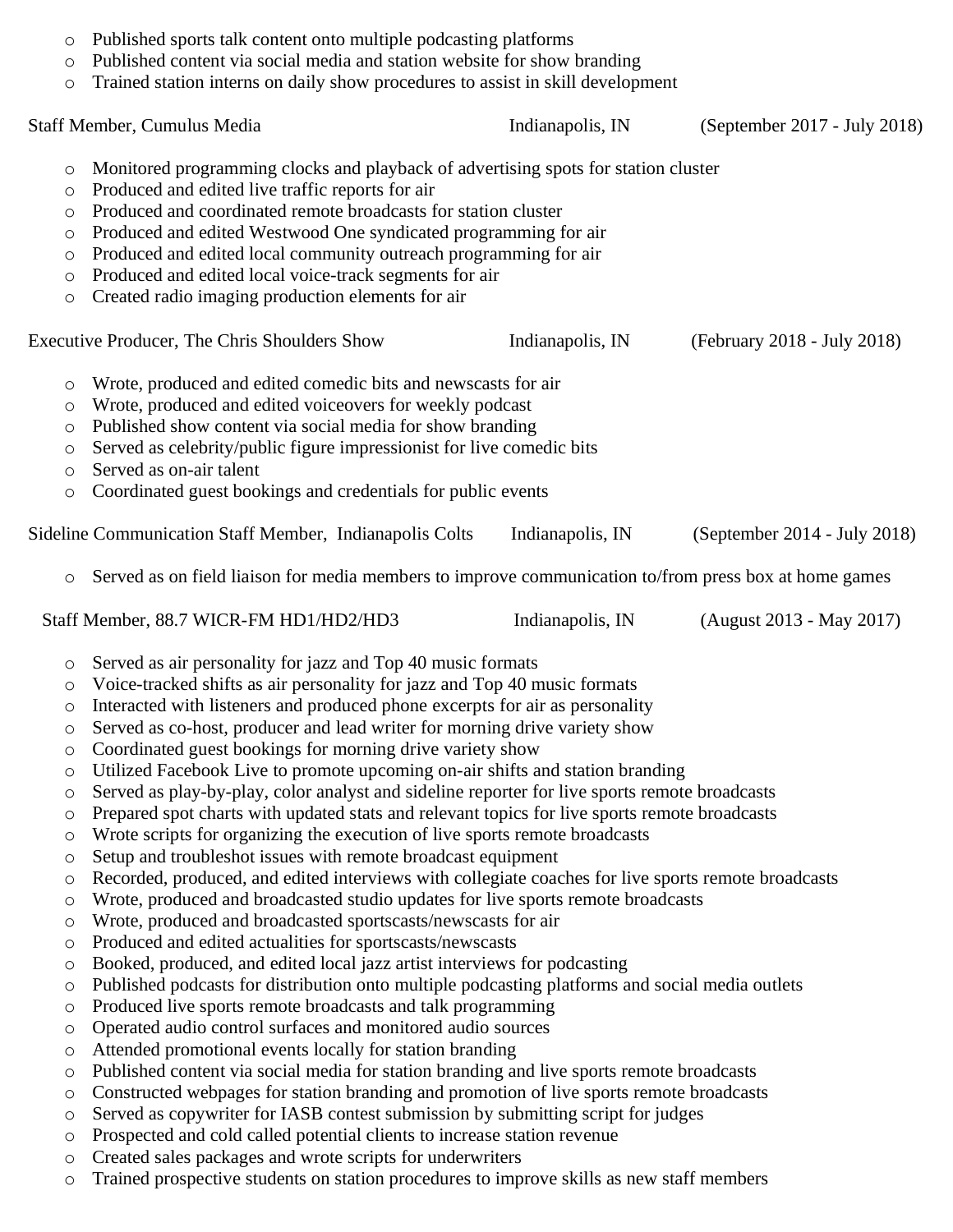- o Wrote, shot and edited sports/news packages for air, remote broadcasts, and studio productions
- o Produced and edited voiceovers in sports/news packages for air and live sports remote broadcasts
- o Served as play-by-play, color analyst and sideline reporter for live sports remote broadcasts
- o Prepared spot charts with updated stats and relevant topics for live sports remote broadcasts
- o Wrote scripts for organizing the execution of live sports remote broadcasts
- o Attended promotional events for station branding as a staff member
- o Published content via social media for station branding and live sports remote broadcasts
- o Produced and edited instant replay footage used for playback during live sports remote broadcasts
- o Operated in studio cameras for live news, sports and variety show formats
- o Operated teleprompter for live news, sports and variety show formats
- o Operated audio control surface for live news, sports and variety show formats
- o Operated video switcher for live to tape studio productions
- o Produced chyron graphics for live news and sports programming
- o Built BNC and XLR cables for remote broadcasts
- o Prospected and cold called potential clients to increase station revenue
- o Created sales packages for prospective clients to increase station revenue

### **Technical Skills**

AV Suite; Op-X; WideOrbit; VoxPro; Telos; Adobe Audition; Audacity; Metro News Souce; Comrex; Avid; Office Suite; Wix; Canva; Weebly

### **Awards**

- o 2017 UIndy Outstanding Student in Electronic Media
- o 2017 Indiana Association of School Broadcasters (IASB) 2<sup>nd</sup> Place Sportscast
- o 2017 WICR-FM HD1/HD2/HD3 Staff Member of the Month for January & February
- o 2016 Tony Coelho Media Scholarship Recipient (AAPD & NBCUniversal)
- o 2014 UIndy Outstanding Freshman in Communication
- o 2010 Sertoma Club of Indianapolis Service to Mankind Award
- o 2008 United Cerebral Palsy Theresa Goodman Contribution Award
- o 2007 Prudential Spirit of Community Award State of Indiana Recipient

## **Education**

University of Indianapolis, BS Communication Indianapolis, IN (August 2013 - May 2017)

- o Emphasis in electronic media which focused on radio and television studies
- o Enrolled in courses focusing on media writing, sales/marketing, technology, production, and programming
- o Graduated *summa cum laude* with a cumulative 3.8 GPA

## **Volunteer Work**

Public Speaker/Ability Advocate, Timmy Global Health Indianapolis, IN (January 1999 - Present)

- o Advocate on behalf of people with disabilities to schools, businesses and organizations
- o Organize and execute 30-60 minute presentations focusing on ability to a variety of ages and audiences
- o Advocate to increase disability accommodations at sports venues (hand rails, ideal ADA compliant spaces)
- o Serve as co-founder of a pro-wrestling fundraiser performed by and benefitting people with disabilities
- o Write press releases and media guides for charity pro-wrestling events